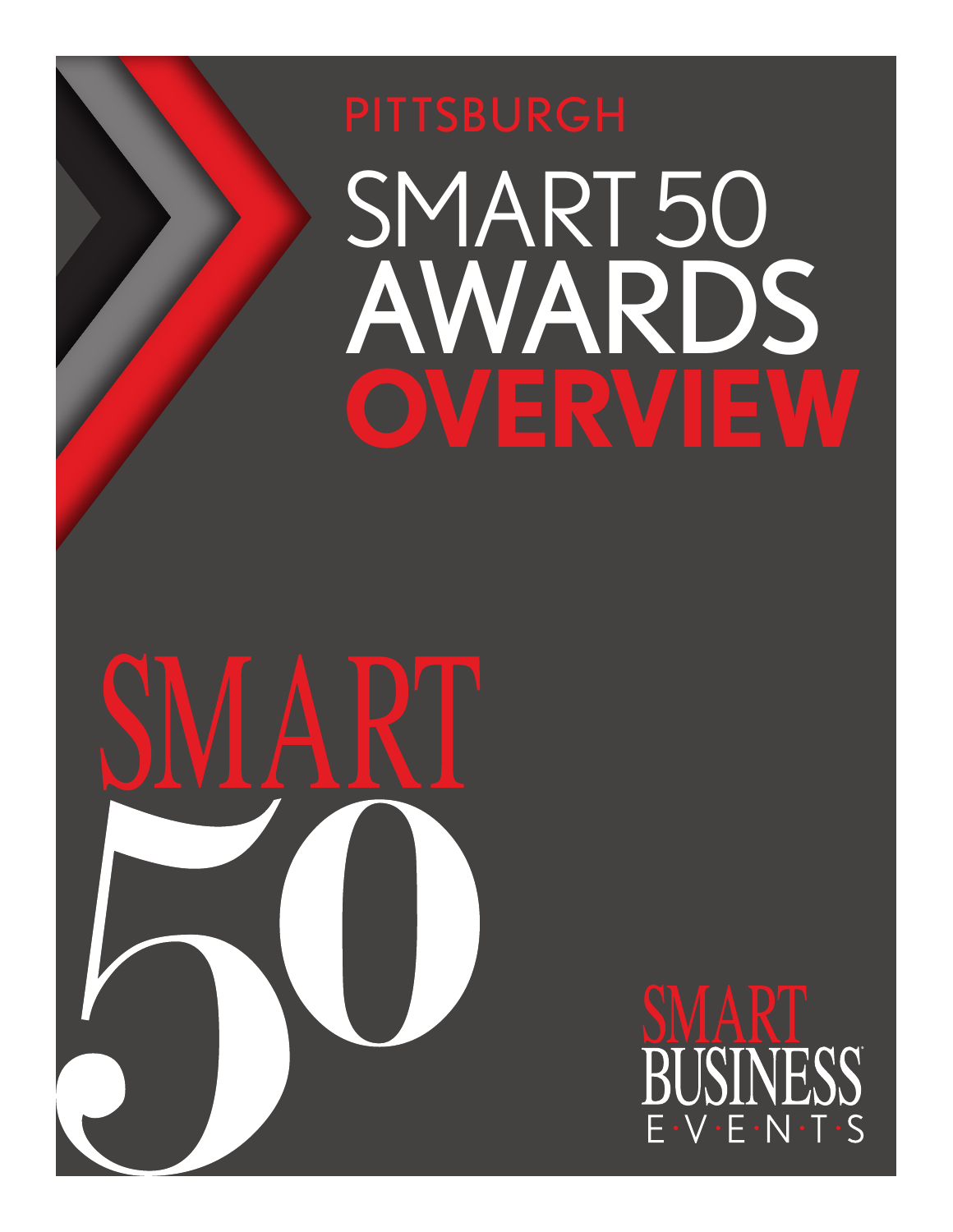

#### **THE SMART 50 AWARDS**

recognizes top executives of 50 prominent companies in the region for their ability to effectively build and lead savvy organizations in the areas of innovation, impact and sustainability.

Eligible "Smart 50" nominees must lead organizations that are either headquartered in the region where the awards are being presented or have a physical presence.

A panel of judges will vet all nominations and select the top 50 organizations that best represent a cross-section of the community in terms of organization size and industry. The panel will review those 50 nominations, interview nominees and select a single overall winner in each of three categories:

**INNOVATION:** How does the organization develop and take to market new products, services and solutions?

**IMPACT:** How do these products, services and solutions benefit the organization, its employees, investors and other constituents?

**SUSTAINABILITY:** How does the combination of innovation and impact create a sustainable organization that is scalable?





\*Based on average event attendance





# **SMART 50** BRINGS TOGETHER MORE THAN **350 ATTENDEES** FROM **90 ORGANIZATIONS**







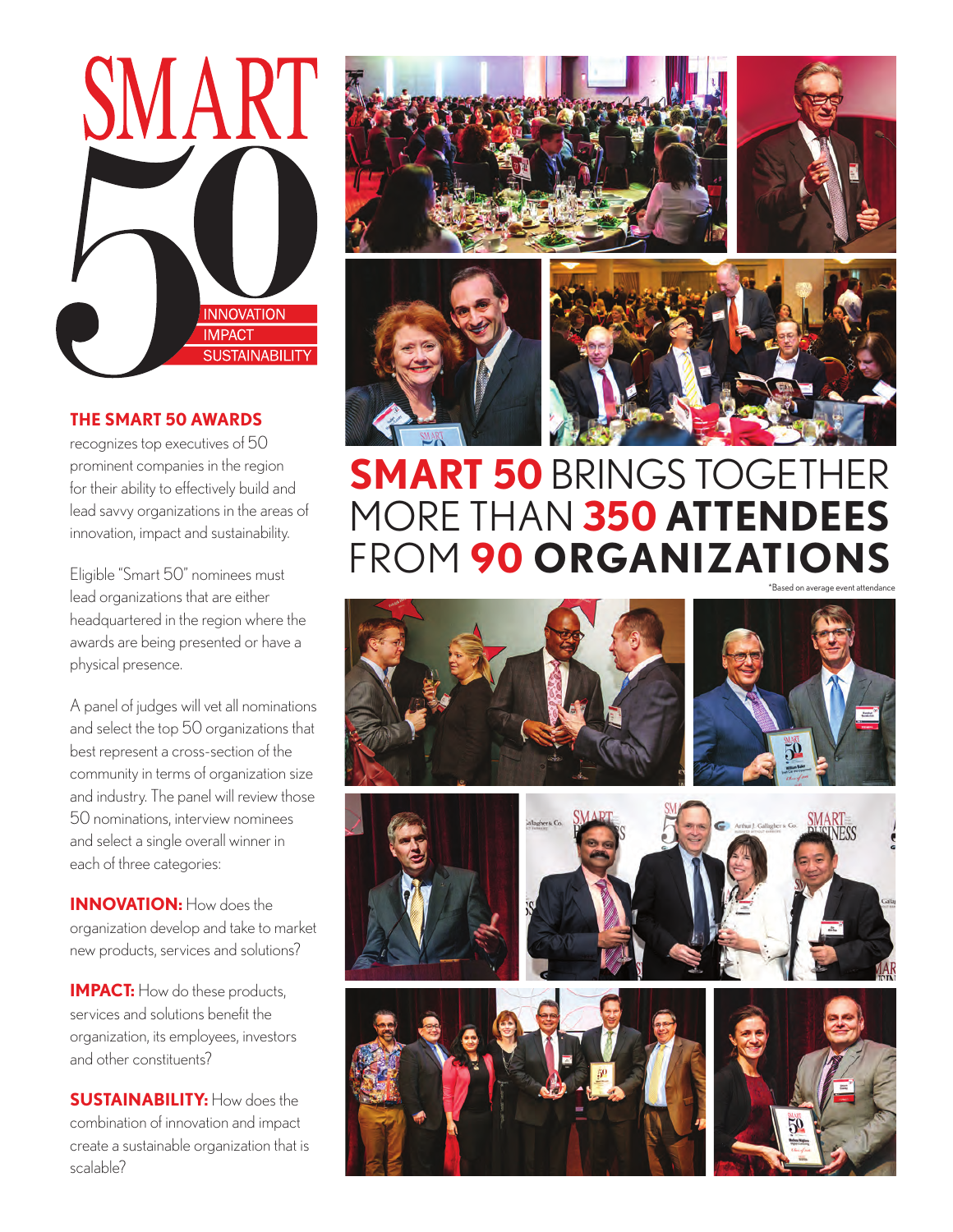## **NOTABLE HONOREES**



**SCOTT A. BAKER** 5 GENERATION BAKERS

**DAVID MOREHOUSE PITTSBURGH PENGUINS** 





**TACY BYHAM** DEVELOPMENT DIMENSIONS INTERNATIONAL



**JOE MASSARO III** MASSARO **CONSTRUCTION** GROUP INC.



**NICHOLAS J. DEIULIIS CONSOL** ENERGY INC.





**HELEN HANNA CASEY HOWARD** HANNA

**ARADHNA OLIPHANT** LEADERSHIP PITTSBURGH INC.



**WANG** TMD HOLDINGS



INC.

**EDWARD H. KENNEDY** TOLLGRADE COMMUNICATIONS

Thank you for the opportunity. I have to tell you that we were all very impressed with the event. Everyone in the room seemed energized to be there and the networking opportunities were great. We were excited to be a sponsor and enjoyed the evening. From the décor to the food to the goodie bag, all was top notch.

#### **BOB FRAGASSO** CEO **FRAGASSO FINANCIAL ADVISORS** (SPONSOR)

I just wanted to thank you again for a terrific event! My quests were very happy and thought it was a perfect evening. I felt (and still do) so honored to have been among so many other amazing people.

#### **MELISSA MIGLIARO** OWNER **MIGLIARO CONSULTING** (HONOREE)

### **KEYNOTE SPEAKERS**



**DENNIS YABLONSKY** CEO

ALLEGHENY **CONFERENCE** ON COMMUNITY DEVELOPMENT



**JACK OUELLETTE** CHAIRMAN AMERICAN TEXTILE COMPANY



**PATRICK GALLAGHER CHANCELLOR** UNIVERSITY OF **PITTSBURGH** 



**SPONSORS INCLUDE**



Arthur J. Gallagher & Co. **BUSINESS WITHOUT BARRIERS** 





CLARK HII egal and Professional Services

PITTSBURGH